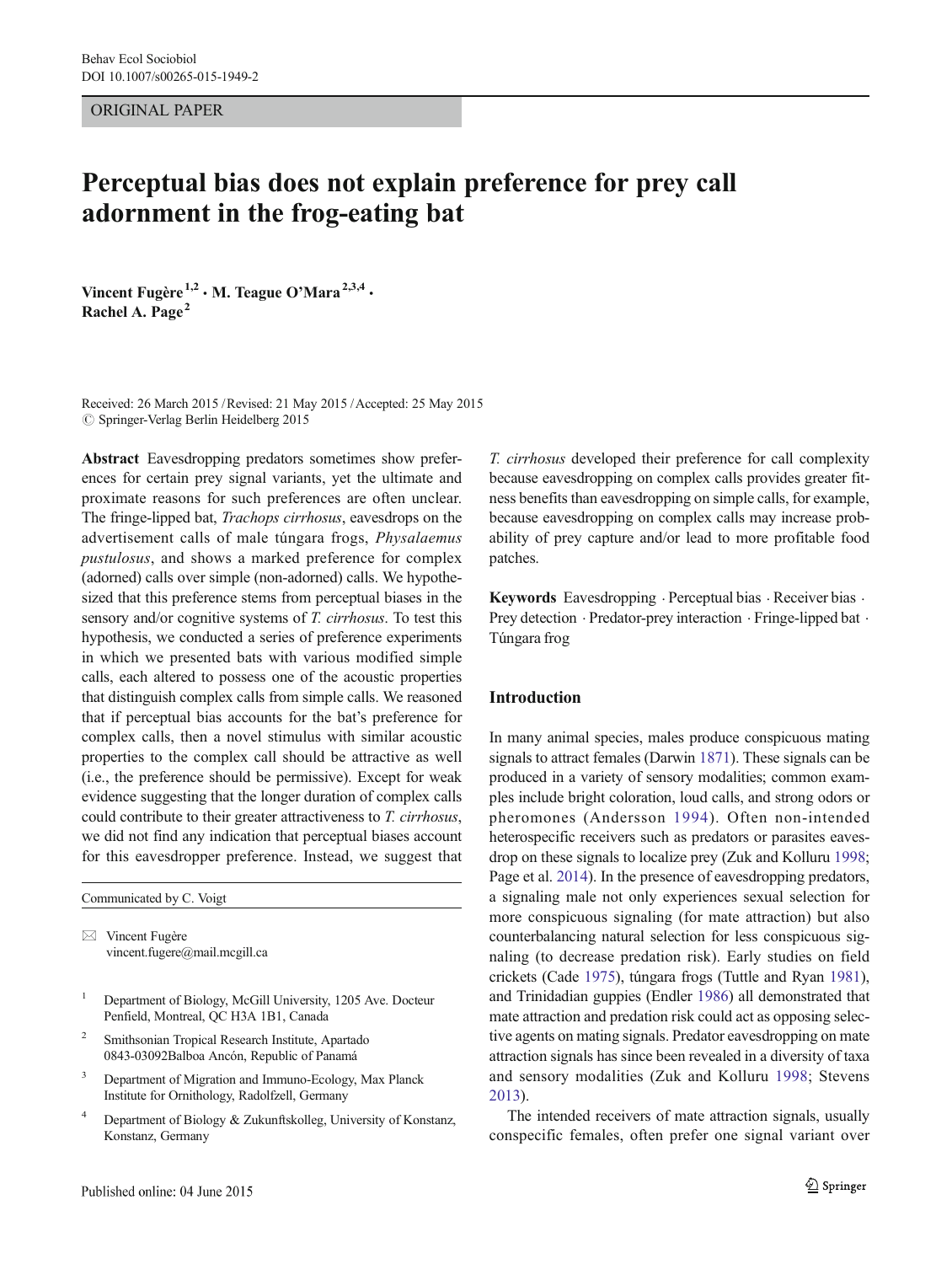another, leading to female mate choice and unequal mating success among signaling males. Two non-mutually exclusive hypotheses are often evoked to explain the origin of female preferences (Andersson [1994\)](#page-10-0). Females may derive fitness benefits from being attracted to specific male signals. These benefits can be direct, such as nuptial gifts and paternal care, or they may be indirect, including "good genes" that enhance offspring survival or attractiveness. Alternatively, females might simply prefer certain signals because they include stimuli to which the female sensory or cognitive systems respond strongly, regardless of whether there is any fitness benefit associated with choosing this signal ("receiver/perceptual bias" models: Endler and Basolo [1998;](#page-10-0) Ryan and Cummings [2013\)](#page-11-0). In the perceptual bias model of mate choice, female preference for the male trait pre-dates the evolution of the male signal, and the preference has often evolved in a non-reproductive context. For example, female guppies are attracted to the color orange because natural selection favors foraging on rare, highly nutritious orange fruits; this "preexisting receiver bias" in the guppy sensory and cognitive systems was then exploited by male guppies that have evolved orange nuptial coloration to attract females (Rodd et al. [2002\)](#page-11-0). Much research has been conducted on female mate choice and its underlying mechanisms across many animal taxa. Adaptive mate choice by females and perceptual biases are not mutually exclusive: both can contribute to female choosiness, and some biases eventually lead to adaptive mate choice even when signal preference originated in a non-reproductive context (Kirkpatrick and Ryan [1991;](#page-10-0) Endler and Basolo [1998](#page-10-0); Andersson and Simmons [2006;](#page-10-0) Ryan and Cummings [2013](#page-11-0)).

Eavesdroppers can also prefer certain signal variants over others produced by their prey or hosts. For example, within a given species of field cricket, parasitoid Ormia flies prefer individuals that produce songs with longer and more numerous chirps (Wagner [1995](#page-11-0)). Likewise, predatory bats and parasitic flies eavesdropping on male túngara frogs both prefer adorned to unadorned calls, as do female túngara frogs (Ryan et al. [1982;](#page-11-0) Bernal et al. [2006](#page-10-0); Akre et al. [2011\)](#page-10-0). As in female mate choice, eavesdropper preferences could originate both from prey/host selection behavior (i.e., optimal foraging; Stephens and Krebs [1986\)](#page-11-0) and from perceptual biases. There may be selection for eavesdropper preferences if some signals are associated with higher potential fitness benefits. For example, variance in prey signals can correlate with prey size (Siemers and Güttinger [2006;](#page-11-0) Goerlitz and Siemers [2007\)](#page-10-0) or prey density (Bernal et al. [2007](#page-10-0)), such that predators could select prey signal variants that are associated with greater nutritional benefits or likelihood of capture success ("optimal eavesdropping^). Foraging preferences resulting in optimal eavesdropping could be learned by the predator through experience, could result from the eavesdropper evolving an innate preference, or could be a combination of the two. In contrast, eavesdropper preferences based on perceptual biases

arise when a prey species evolves a signal that better stimulates the sensory or cognitive systems of the eavesdropper. The tuning of receptor neurons, the anatomy of feature extraction circuits, and general cognitive processes such as Weber's Law all determine the perceptual space experienced by an animal (Akre et al. [2011;](#page-10-0) Ryan and Cummings [2013](#page-11-0)). If prey produces signals that vary in the parameters that determine the perceptual space of a predator, then some prey signals could be more salient to and therefore preferred by that predator, even when eavesdropping on all signal variants provide similar fitness benefits. Like in the perceptual bias model of female mate choice, the eavesdropper preference could pre-date the evolution of the prey signal itself, and it could have evolved in a completely different context (e.g., communication with conspecifics). Again, perceptual biases and optimal eavesdropping are non-mutually exclusive and both are likely to contribute to predator preferences. However, little research has been conducted on eavesdropper preferences, making it difficult to speculate about the relative contribution of the two mechanisms.

We hypothesized that perceptual biases could contribute to the preference of a Neotropical bat for a certain type of mating call produced by male túngara frogs, Physalaemus (= Engystomops) pustulosus. In lowland regions of Central America and northern South America, túngara frog males aggregate in choruses in small bodies of water and produce advertisement calls to attract mates (Ryan [1985\)](#page-11-0). In addition to female frogs, the calls of male túngara frogs also attract the predatory fringe-lipped bat, Trachops cirrhosus (Tuttle and Ryan [1981](#page-11-0); Page et al. [2014](#page-11-0)). T. cirrhosus has a number of neuroanatomical adaptations that facilitate the detection of frog calls, including adaptations for low-frequency (sonic) hearing of frequencies lower than 5 kHz (Ryan et al. [1983;](#page-11-0) Bruns et al. [1989](#page-10-0)). T. cirrhosus exerts strong predation pressure on *P. pustulosus*: one study found that up to 30 frogs were captured by T. cirrhosus bats at a single P. pustulosus chorus in only one night at a rate of more than six frog captures per hour (Ryan et al. [1981\)](#page-11-0). Predation risk by T. cirrhosus reduces P. pustulosus chorusing behavior (Tuttle et al. [1982\)](#page-11-0), and in conjunction with túngara female preferences is likely to have shaped the evolution of P. pustulosus advertisement signals (Ryan et al. [1982](#page-11-0)).

P. pustulosus males produce advertisement calls of varying complexity (Ryan [1985](#page-11-0)). All advertisement calls include a "whine," a ca. 350 ms-long frequency-modulated sweep with a fundamental frequency that gradually drops over time from 900 to 400 Hz (Fig. [1a\)](#page-2-0). Although a whine alone ("simple call") is necessary and sufficient to elicit female phonotaxis, males can facultatively append one to seven short frequency bursts termed chucks after the whine (together termed "complex calls"; Fig. [1b](#page-2-0)). Chucks are ca. 40 ms-long and have a rich spectral structure with a fundamental frequency around 220 Hz and a dominant frequency of about 2500 Hz (Ryan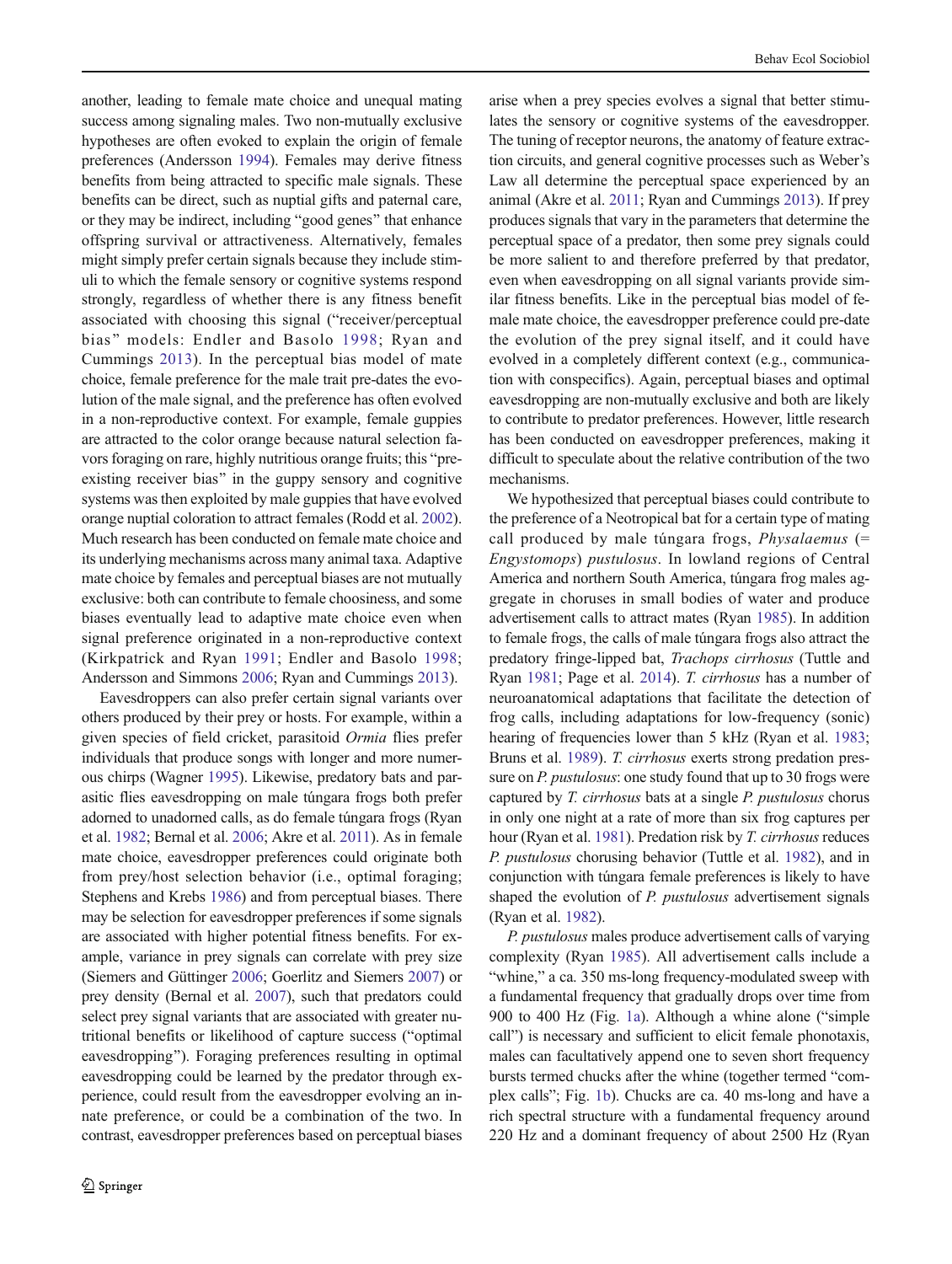<span id="page-2-0"></span>

Fig. 1 a, b Waveform and spectrogram of P. pustulosus simple call (a) and complex call with three chucks  $(b)$ . c, d Profiles of amplitude  $(c)$  and frequency (d) modulations occurring during a complex call with three chucks. RMS root mean square

and Rand [2003;](#page-11-0) Fig. 1b). Male túngaras produce complex calls in the presence of competing males, and complex calls with more than two or three chucks are very rarely produced (Ryan [1985](#page-11-0); Bernal et al. [2007](#page-10-0)). Both female frogs (Rand and Ryan [1981](#page-11-0)) and frog-eating bats (Ryan et al. [1982;](#page-11-0) Akre et al. [2011](#page-10-0)) prefer (show stronger phonotaxis toward) complex calls over simple calls. For female túngara frogs, this preference has been originally explained by sensory exploitation mechanisms, whereby the adornment of simple calls (adding chucks to the whine) exploits a pre-existing perceptual bias in the female túngara auditory system that pre-dates the evolution of the chuck (Ryan et al. [1990](#page-11-0); however, see Ron [2008](#page-11-0) for an analysis that contradicts this hypothesis). Female preference is quite permissive, and many other unnatural adornments (i.e., adornments that have never evolved in natural populations) can exploit the same bias and make a call more attractive than a non-adorned simple call (Ryan et al. [2010](#page-11-0)).

While the preference of female frogs has been explored in detail, we do not know why eavesdropping bats prefer complex calls to simple ones. One possibility is that complex calls trigger a perceptual bias in the bats' sensory and/or cognitive systems, as many animals show a general preference for increased signal complexity (Ryan and Cummings [2013](#page-11-0)). It is possible that the acoustic features of complex calls (e.g., frequency and amplitude modulations) are preferred by T. cirrhosus regardless of whether these bats have been previously exposed to or evolved in the presence of complex calls and even if eavesdropping on simple and complex calls provides equal fitness benefits. Two methods are often used to test for perceptual biases in the context of mate choice, and both could help reveal perceptual biases in eavesdroppers as well. First, a phylogenetic/comparative approach can be adopted to assess whether the female preference is also present in species or populations in which males do not produce the preferred signal, which would suggest that the preference evolved before the signal, as predicted by the perceptual bias hypothesis (see for example Basolo [1990;](#page-10-0) Smith et al. [2004\)](#page-11-0). Trillo et al. ([2013](#page-11-0)) compared populations of T. cirrhosus in Ecuador and showed that bats prefer complex calls of Physalaemus species even at sites where the local species does not produce them, a finding that is consistent with the perceptual bias hypothesis. However, Jones et al. ([2014](#page-10-0)) showed that in a Costa Rican population that lacks Physalaemus, T. cirrhosus does not show increased responsiveness to complex calls, suggesting that perceptual bias is not the only driver of this bat's predatory response. A second approach for testing perceptual bias in the context of mate choice consists of presenting females with novel stimuli that possess the feature of the male signal hypothesized to excite the bias (e.g., artificial objects of the same color as preferred males, or synthetic sounds with a frequency that matches male calls). Such tests can assess whether the female preference is permissive and expressed even with stimuli to which females are naïve (e.g., Rodd et al. [2002;](#page-11-0) Ryan et al. [2010](#page-11-0)). To resolve the conflicting conclusions from the studies by Trillo et al. [\(2013\)](#page-11-0) and Jones et al. [\(2014\)](#page-10-0), which both used playbacks of natural frog calls, we used this second experimental approach to test whether T. cirrhosus would show a preference for novel artificial stimuli with acoustic properties similar to those of the complex call of P. pustulosus.

We modified simple calls to have acoustic properties of complex calls and tested these modified whines against unmodified simple calls in an acoustic preference test. Because we did not know which features of complex calls make them attractive to bats, we created a series of modified whines that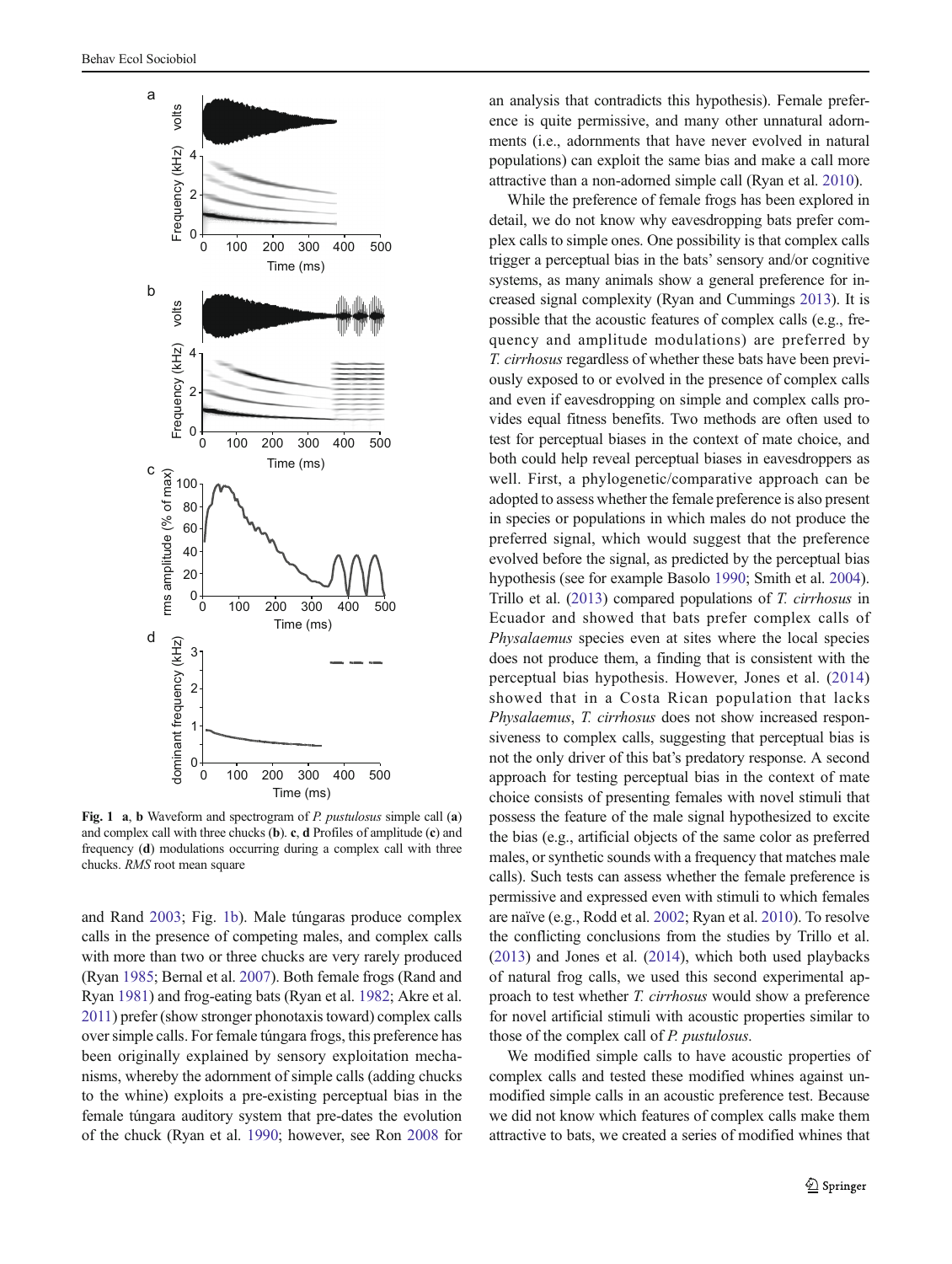included all possible acoustic properties that differentiate complex calls from simple calls. We hypothesized that if perceptual bias accounts for the preference of T. cirrhosus for complex calls, then at least one of those modified simple calls should contain the stimulus that exploits the bias and should therefore be preferred over an unmodified simple call. We also created a series of "supernormal" stimuli that were even more extreme than complex calls and exaggerated for the same set of acoustic properties. We hypothesized that the exaggerated call containing the stimulus that exploits the bias should be even more attractive than a complex call.

# **Methods**

## Site and subjects

We caught 12 adult bats (7 males and 5 females) using mist nests set across small streams in Soberanía National Park, Panamá, in June–August 2010 (7 bats) and in June– July 2011 (5 bats). Bats were marked with individually identifiable PIT tags (ID 100, Trovan Ltd., UK), which ensured that no bat was tested more than once. After capture, bats were kept and tested individually in an outdoor flight cage (5 m $\times$  $5 \text{ m} \times 2.5 \text{ m}$ ) at ambient light, temperature, and humidity at the Smithsonian Tropical Research Institute facilities in Gamboa, adjacent to Soberanía National Park. After testing, bats were released at their site of capture.

#### Acoustic stimuli

Túngara complex calls differ from simple calls with respect to many acoustic parameters, and any one or combination of those parameters could make complex calls more attractive to predators if they exploit a bias in T. cirrhosus sensory and cognitive systems. We designed acoustic stimuli to test six possible hypotheses related to the acoustic differences between simple and complex calls (Table [1](#page-4-0)): (1) complex calls are preferred because they are longer due to the addition of chucks at the end of the whine (Fig. [1a, b\)](#page-2-0). (2) Complex calls are preferred because they have more power at frequencies >1 kHz. Whereas simple calls have most of their energy in their fundamental frequency, below 1 kHz, complex calls have more power at higher frequencies because of chucks (while the fundamental frequency of a chuck is low, around 250 Hz, the dominant frequency of a chuck is always a high harmonic  $(10-12<sup>th</sup>)$  with a frequency above 2 kHz; Fig. [1a, b\)](#page-2-0). (3) Complex calls are preferred because they are amplitude modulated (AM), with a sharp increase and decrease in amplitude at each chuck (see amplitude modulation profile of complex call; Fig. [1c](#page-2-0)). (4) Complex calls are preferred because they are more strongly frequency modulated (FM), with the dominant frequency of the signal rising from ca. 500 Hz to ca. 2500 Hz

at the first chuck (see frequency modulation profile of a complex call, Fig. [1d](#page-2-0)). (5) An "on-off" pattern of AM could in and of itself make complex calls more attractive than simple calls. Apart from the AM caused by the increase in amplitude at each chuck, there are amplitude "gaps" in-between chucks, at which the call amplitude drops to 0 (Fig. [1c](#page-2-0)). These gaps could make calls easier to localize (Marler [1955](#page-11-0)). (6) The chucks themselves, and not the acoustic modifications that they bring to the call as a whole, could be what makes complex calls more attractive (i.e., the chucks by themselves without a preceding whine would be more attractive than simple calls).

We modified whines (simple calls) using the above criteria in Cool Edit Pro 2.1 (Syntrillium) to try to make them as attractive as complex calls with three chucks. We used complex calls with chucks as our reference complex call because the number of chucks is known to influence call preference in T. cirrhosus (Akre et al. [2011](#page-10-0)) and because a complex call with three chucks is the stimulus that was used in the original phonotaxis experiment that revealed the preference of T. cirrhosus for complex calls (Ryan et al. [1982\)](#page-11-0). We modified simple calls to give them one of the six acoustic properties of complex calls (Table [1\)](#page-4-0), creating simple calls that were acoustically "matched" to a complex call for one specific acoustic parameter only. For example, if the length of a complex call with three chucks was 500 ms (in contrast to 350 ms for a simple call with a whine only), then the "matched" stimulus for the acoustic parameter "duration" would be a 500-ms-long whine (Fig [2a](#page-5-0), left). We further modified the matched whines and exaggerated the particular acoustic property to make the modified whine even more extreme than the complex call for the given acoustic property. Using the acoustic parameter "duration" as an example again, the "exaggerated" stimulus would be a whine as long as a complex call with six chucks (650 ms) rather than three chucks (500 ms) (Fig [2a,](#page-5-0) right). We hypothesized that if T. cirrhosus prefers complex calls because of a particular acoustic property, then the matched stimulus for that property should be more attractive than an unmodified simple call and as attractive as a complex call, and the exaggerated stimulus should be even more attractive than a complex call. We created one matched and one exaggerated stimulus for each of the six parameters described above, except for frequency modulation for which we made two matched stimuli: one in which the whine fundamental frequency increases at the end (like a complex call; Fig. [2d,](#page-5-0) left) and one in which the whine frequency decreases at the end (Fig. [2d,](#page-5-0) center), to test whether a frequency modulation is sufficient to trigger preferential phonotaxis regardless of the direction of this modulation. Examples of the resulting 13 stimuli are shown in Fig. [2](#page-5-0) and described further in Table [1.](#page-4-0)

We created 5 full sets of the 13 stimuli from field recordings of 5 individual P. pustulosus males to account for natural variation in call acoustic parameters across males. Calls were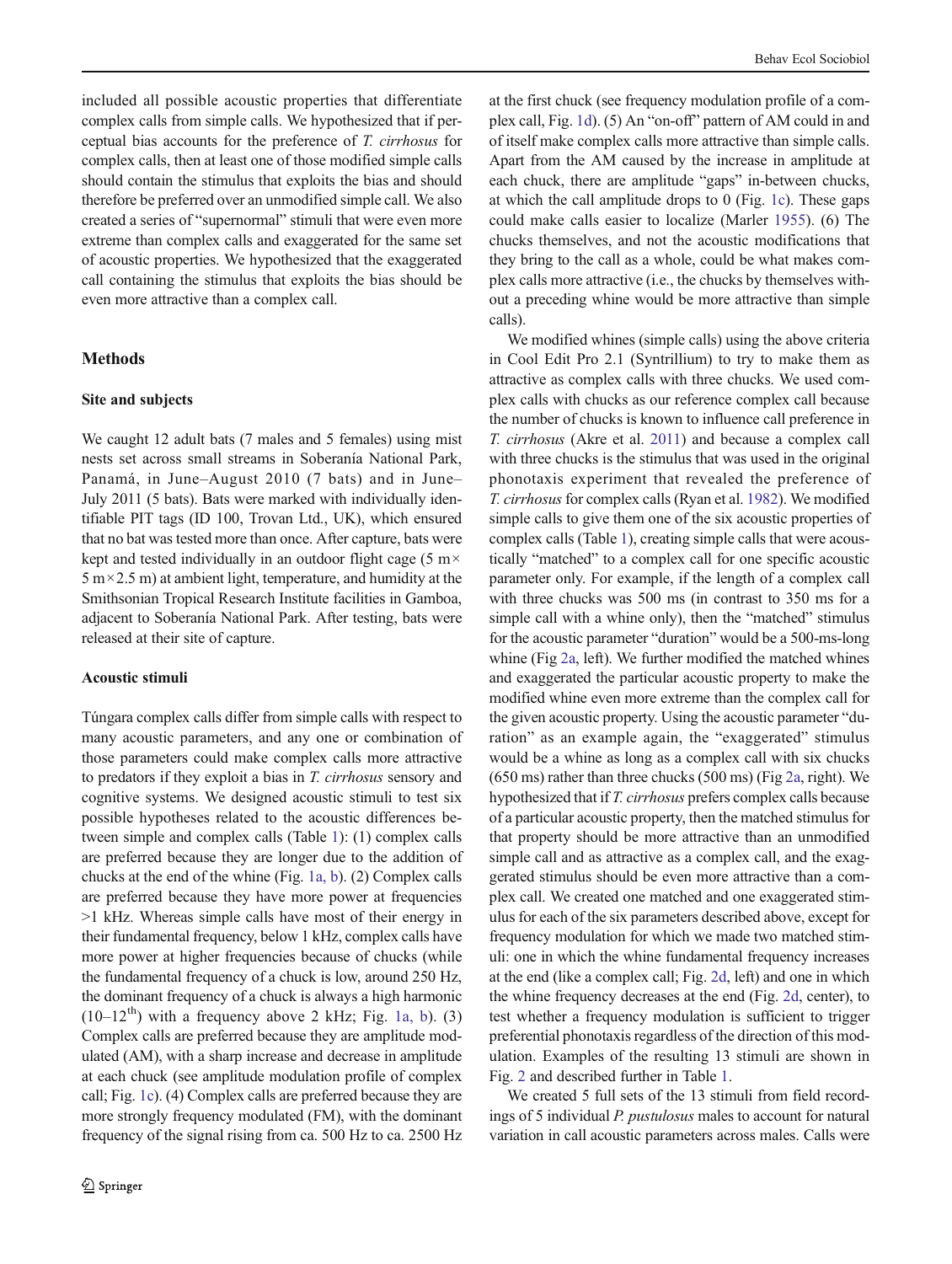| Acoustic parameter                       | Matched stimulus<br>(gray waveforms in Fig. 2)                                                                                                                                                                                                                                                                                                                                                                                                                                                                                                | Exaggerated stimulus<br>(black waveforms in Fig. 2)                                                                                                                                                                                                                       |
|------------------------------------------|-----------------------------------------------------------------------------------------------------------------------------------------------------------------------------------------------------------------------------------------------------------------------------------------------------------------------------------------------------------------------------------------------------------------------------------------------------------------------------------------------------------------------------------------------|---------------------------------------------------------------------------------------------------------------------------------------------------------------------------------------------------------------------------------------------------------------------------|
| Duration (Fig. 2a)                       | Whine the length of a complex call with 3 chucks<br>(the pitch of a normal whine was preserved but<br>the tempo had to change in order to stretch the<br>whine in time)                                                                                                                                                                                                                                                                                                                                                                       | Whine the length of a complex call with 6 chucks                                                                                                                                                                                                                          |
| Power in higher frequencies<br>(Fig. 2b) | The fundamental frequency and the third harmonic<br>of the whine (at approximately 650 and 2500 Hz,<br>respectively) were extracted, amplified separately<br>to different amplitudes, and mixed together again<br>(the resulting call was then amplified again to match<br>the amplitude of other stimuli). The amplitude ratio<br>between the low-frequency and high-frequency<br>bands corresponds to the amplitude ratio between<br>bands of similar frequencies in a chuck (more power<br>in high-frequency band than low-frequency band) | Same modulations as for the matched stimulus but the<br>amplitude ratio between the two bands was twice as<br>large (in favor of the high-frequency band) resulting<br>in very little power in the low-frequency band and<br>most of the power in the high-frequency band |
| Amplitude modulation (Fig. 2c)           | Whine to which the amplitude modulation profile of<br>the chucks portion of a complex call with 3 chucks<br>was applied during the last segment of the whine.<br>The call amplitude (RMS) rises to about 40 $\%$ of the<br>maximum call amplitude for 40 ms and then drops<br>to zero for 3 ms. This modulation is repeated<br>three times                                                                                                                                                                                                    | Same modulations as for the matched stimulus but the<br>rise in amplitude during the amplitude increase is<br>twice that of the matched stimulus (i.e., it rises to and<br>drop from 80 % of maximal call amplitude three times)                                          |
| Frequency modulation (Fig. 2d)           | High: At 2/3 duration of the whine, the whine<br>fundamental frequency changes to the dominant<br>frequency of a chuck (around 2800 Hz) for the<br>last third of the whine. The frequency change<br>was achieved by resampling the last third of the<br>whine<br>Low: At 2/3 duration of the whine, the whine<br>fundamental (and dominant) frequency drops to the<br>fundamental frequency of a chuck (around 225 Hz)                                                                                                                        | The fundamental frequency of the whine changes<br>to 225 Hz for the second third of the whine and<br>to 2800 Hz for the last third of the whine                                                                                                                           |
| Amplitude gaps (Fig. 2e)                 | A drop in amplitude to zero power at every third<br>of the whine, lasting 3 ms (2 gaps in total, like a<br>complex call)                                                                                                                                                                                                                                                                                                                                                                                                                      | A 3-ms drop in amplitude to zero every 40 ms<br>(8 gaps in total)                                                                                                                                                                                                         |
| Chucks (Fig. 2f)                         | 3 chucks taken from a complex call; whine discarded                                                                                                                                                                                                                                                                                                                                                                                                                                                                                           | 6 chucks only                                                                                                                                                                                                                                                             |

<span id="page-4-0"></span>Table 1 Description of modified calls (matched and exaggerated) for each acoustic parameter used in preference experiment

Spectrograms and waveforms of all stimuli are shown in Fig. [2](#page-5-0). RMS root mean square

recorded with a Marantz PMD 420 cassette recorder and a Sennheiser ME 80 microphone with K3U power module by M. J. Ryan in July 1996 in Gamboa, Panamá; these calls have been used in several previous studies (e.g., Ryan and Rand [2003\)](#page-11-0). In each stimuli set, the whine of the male frog was modified to match the properties of the complex call from the same individual. For example, if the whine of a male was 300-ms long and its chucks 50-ms long, then the "matched duration" stimulus for that male would be a 450 ms-long whine. However, if another male had a 280-ms-long whine and 45-ms-long chucks, then the "matched duration" stimulus for that other set would be a 415-ms-long whine. This resulted in small differences among matched whines across sets for the same acoustic parameter. We hypothesized that if one given acoustic parameter accounts for the preference of T. cirrhosus for complex calls, then the preference should manifest itself regardless of this slight variation in acoustic parameter among modified whines, which mimics natural variation in complex call parameters in wild P. pustulosus populations.

In addition to modified whines, we also offered bats a choice between an unmodified simple call and a complex call with three chucks from the same male frog from the field recordings. This was meant to confirm the results of previous studies (Ryan et al. [1982;](#page-11-0) Akre et al. [2011](#page-10-0)) and show that our subjects also had a baseline preference for complex calls. Our preference experiment therefore had 14 trial types, 13 of which were with modified whines and 1 with unmodified simple and complex calls. Finally, because amplitude differences influence phonotaxis behavior in T. cirrhosus, with louder stimuli more attractive than fainter stimuli (Tuttle and Ryan [1981](#page-11-0)), all stimuli were amplitude matched for total root-mean-square (RMS) power such that the same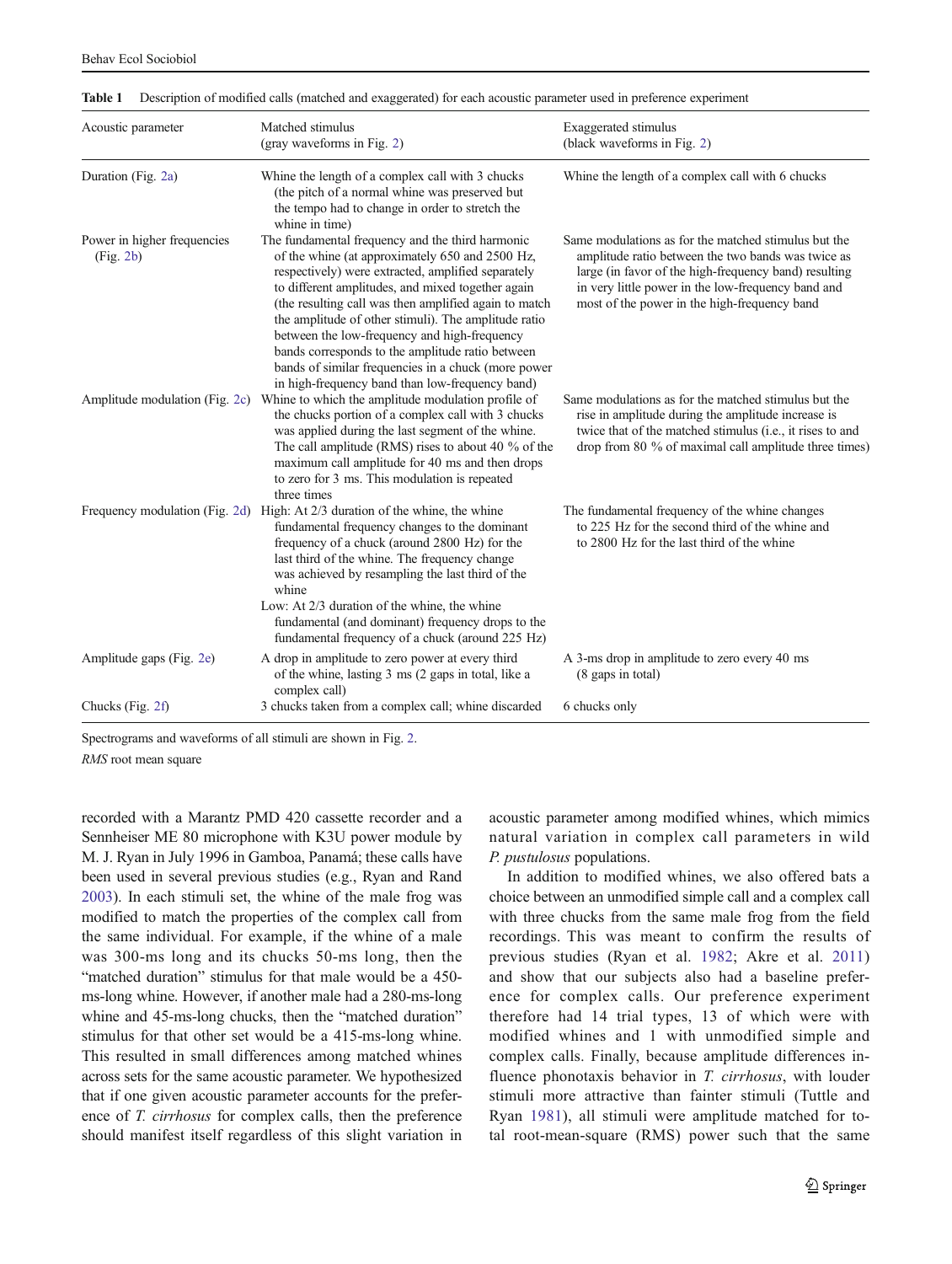<span id="page-5-0"></span>Fig. 2 a–e Waveforms and spectrograms for all stimuli used in preference experiments. For each acoustic parameter, the matched stimulus is shown on the left in gray and the exaggerated stimulus is shown on the right in black (for frequency modulation, two matched stimuli were created, corresponding to a frequency change to a lower (left) or higher (center) fundamental frequency). A description of acoustic parameters manipulated for each stimulus is provided in Table [1](#page-4-0). Freq frequency



total sound pressure was emitted from the test speakers (see below) for all stimuli.

#### Experimental procedure

Following capture and one night of initial acclimation in the flight cage, wild-caught bats were presented with speakers broadcasting frog calls with food rewards (frozen, then thawed, minnows) positioned on the top of the speakers. A variety of acoustic stimuli (simple calls, complex calls with different number of chucks, a P. pustulosus chorus with many frogs calling) were used during the acclimation period. The bats were rewarded intermittently to prevent the formation of novel associations between specific stimuli and rewards. All bats spontaneously flew to the speakers broadcasting frog calls. Once the bats became accustomed to accepting fish off

the speakers and regularly returning to a designated perch between flights, we concluded the acclimation period and began experimental trials.

The experimental procedure for two-speaker phonotaxis (choice) tests has been described in detail previously (e.g., Page and Ryan [2005](#page-11-0); Akre et al. [2011\)](#page-10-0). The observer, acoustic and video equipment were positioned in one corner of the flight cage. The bat's perch was positioned in the corner diagonally opposite the experimenter and equidistant from two speakers, each located in one of the remaining corners of the cages and diagonally opposite one another. The speakers were concealed under  $1.5 \text{ m} \times 1.5 \text{ m}$  screens covered with leaf litter to minimize the use of visual or echoacoustic cues (i.e., perceiving the speakers) during phonotaxis trials.

One two-speaker phonotaxis choice test was conducted with each bat for each of the 14 trial types. Calls were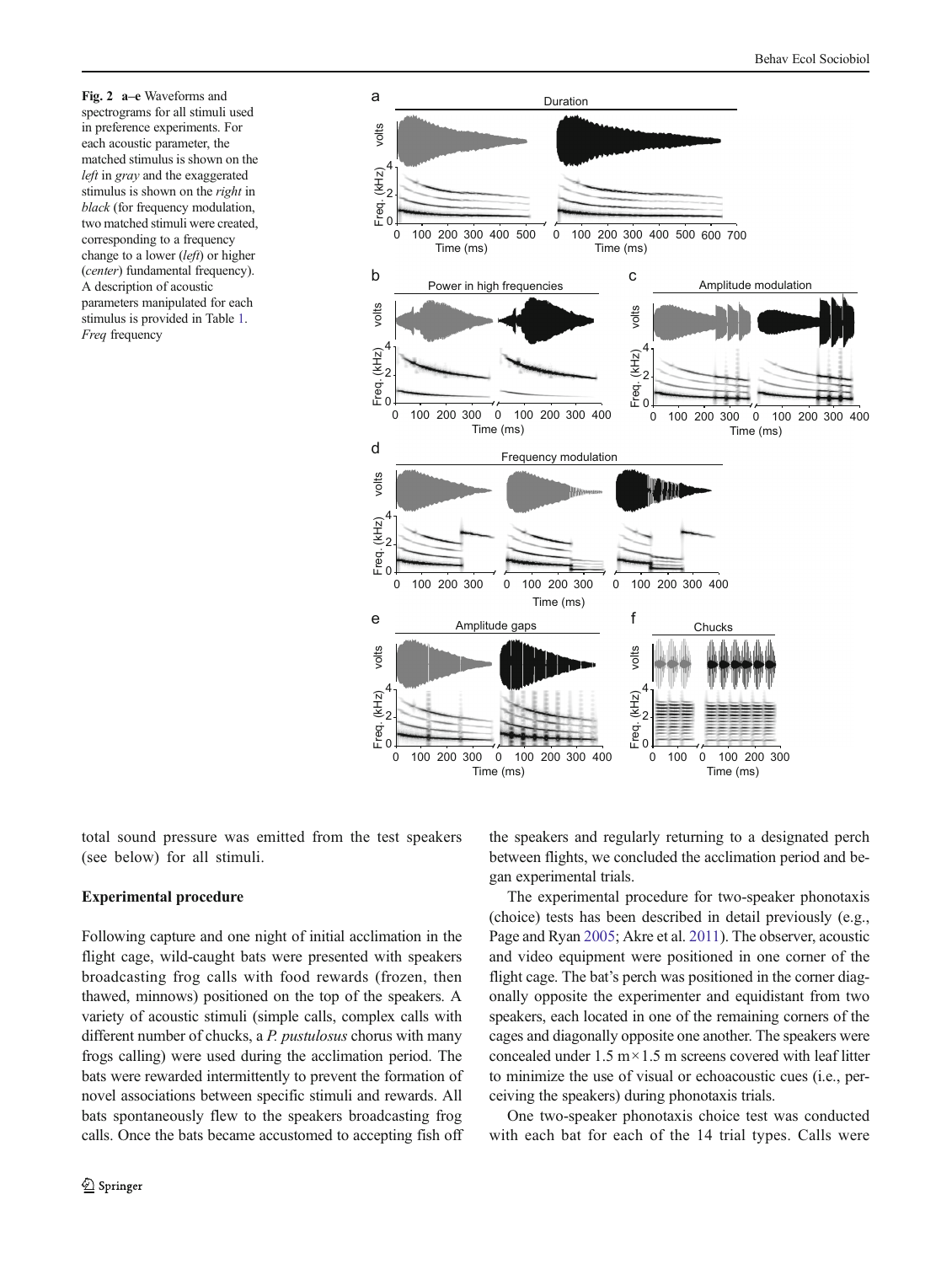broadcast from a Dell Latitude E4300 computer, a SA-150 Realistic amplifier, and 40-1040 Radio Shack speakers. During all trial types, one of the two speakers played the unmodified simple call from a given stimulus set while the other speaker played one of the 13 modified whines or the unmodified complex call from the same set. To mimic natural call rate and amplitude (Ryan [1985\)](#page-11-0), we broadcast the stimuli antiphonally, with each speaker broadcasting its respective call every 2 s, resulting in one call playing every 1 s, alternating between a simple call and a modified whine/complex call, at an amplitude of 75 dB SPL (re. 20  $\mu$ P) 1 m away from the speaker. We broadcast stimuli until the bat flew to one of the two speakers or until 60 s had passed, whichever came first. The observer recorded a choice when the bat flew closer than 1 m to one of the two speakers (Ryan et al. [1982\)](#page-11-0). For each bat, we randomly selected a stimulus set, created from one of five individual túngara males. For each trial, we randomized the order of call presentation (whether the simple call or the modified whine/complex call was broadcast first), the speaker that played a stimulus first (left or right speaker), and the order of trial type presentation. To minimize spatial learning, speakers were randomly repositioned under the screens after every trial. A trial was counted as successful only (1) if the bat did not fly before it heard the two calls and (2) if it flew within 1 min of stimulus presentation. We continued to test a bat (1 to 3 nights) until we completed one successful trial for each of the 14 trial types. To quantify latency to flight, all trials were video recorded with a Sony DCR-SR45 Camcorder set on NightShot mode. The flight cage was illuminated with a 25-W red light bulb and with a Wisecomm IR045 LED infrared light.

#### Analyses

For each bat, we measured two response variables from each successful trial. First, choice was simply defined as the stimulus (simple call vs. complex call or modified whine) that the bat approached during the trial. Then, from the video recordings, we measured flight latency, which we scored as the stimulus pair during which the bat flew and made a decision. For example, if a bat flew after hearing three calls, we would attribute a flight latency of "2" to that trial, as the bat made a decision during the second stimulus pair. This procedure led to flight latency scores being integers ranging from 1 to 30 (since successful trials lasted 1 min maximum). Latency scores were then log-transformed prior to all analyses.

To test whether complex calls or a given modified whine were preferred over simple calls, simple binomial probabilities (exact test) were calculated by comparing the proportion of bats that chose the modified whine or complex call with the expected proportion under the null hypothesis that bats show no preference for one acoustic stimulus over another (i.e., a proportion of 0.5). For flight latency, we used pair-wise Wilcoxon signed-rank tests to compare the flight latency for

unmodified complex call trials vs. modified whines trials to test whether the latency for a given modified whine trial type was different from the latency for complex call trials (i.e., to test whether a decision was made as quickly during a specific modified whine trial type as during complex call trials, for which a strong preference toward complex calls and short latency to fly was assumed: Ryan et al. [1982](#page-11-0); Page and Ryan [2008](#page-11-0)). Finally, we tested whether there was a relationship between the proportion of bats that chose complex calls or a given modified whine and the average flight latency for this trial type. We hypothesized that less attractive modified whines would lead to both a longer time before making a decision (i.e., greater flight latency) and a lower probability of being chosen over a simple call, hence a possible correlation between the two response variables.

# **Results**

Bats strongly preferred an unmodified complex call with three chucks to an unmodified simple call (exact binomial test,  $p=$ 0.006; Fig. [3a](#page-7-0)). For the trials with whines matched to complex calls for one acoustic parameter, none of the modified whines were chosen more often than unmodified simple calls (Fig. [3a\)](#page-7-0). That is to say, we did not find any support for hypotheses 1–6 (Table [1\)](#page-4-0). For trials with whines with exaggerated acoustic properties, only one modified whine was chosen more often than the simple call: the modified whine with the duration of a complex call with six chucks, used to test the hypothesis that complex calls are preferred because they are longer ( $p=0.039$ ; Fig. [3a\)](#page-7-0). Two modified whines were chosen consistently less often than simple calls: both the matched and exaggerated stimuli with power redistributed at frequencies higher than the fundamental (and dominant) frequency of a regular whine were less attractive than an unmodified simple call  $(p=0.006$  for both trial types; Fig. [3a\)](#page-7-0). The bats' preference for unmodified simple calls in those trials was as strong as the preference for complex calls in complex call vs. simple call trials (11 out of 12 bats choosing the same stimulus).

Flight latency was lowest for the trials with complex calls, with bats flying (and choosing complex calls) after only one or a few pairs of calls (mean $\pm$ se flight latency=2.42 $\pm$ 0.56 pairs of calls; Fig. [3a\)](#page-7-0). All other trial types resulted in longer latency to fly than for complex call trials; however, this difference in flight latency was only statistically significant for four matched stimuli and one exaggerated stimulus (Fig. [3a](#page-7-0)). There was a significant negative relationship between the proportion of bats that chose complex calls or modified whines during a given trial type and the average flight latency (logtransformed) during those trials, i.e., stimuli that were chosen more often were also chosen faster (Pearson product-moment correlation: r=−0.569, p=0.017; Fig. [3b](#page-7-0)). Patterns appeared qualitatively similar when subjects were divided according to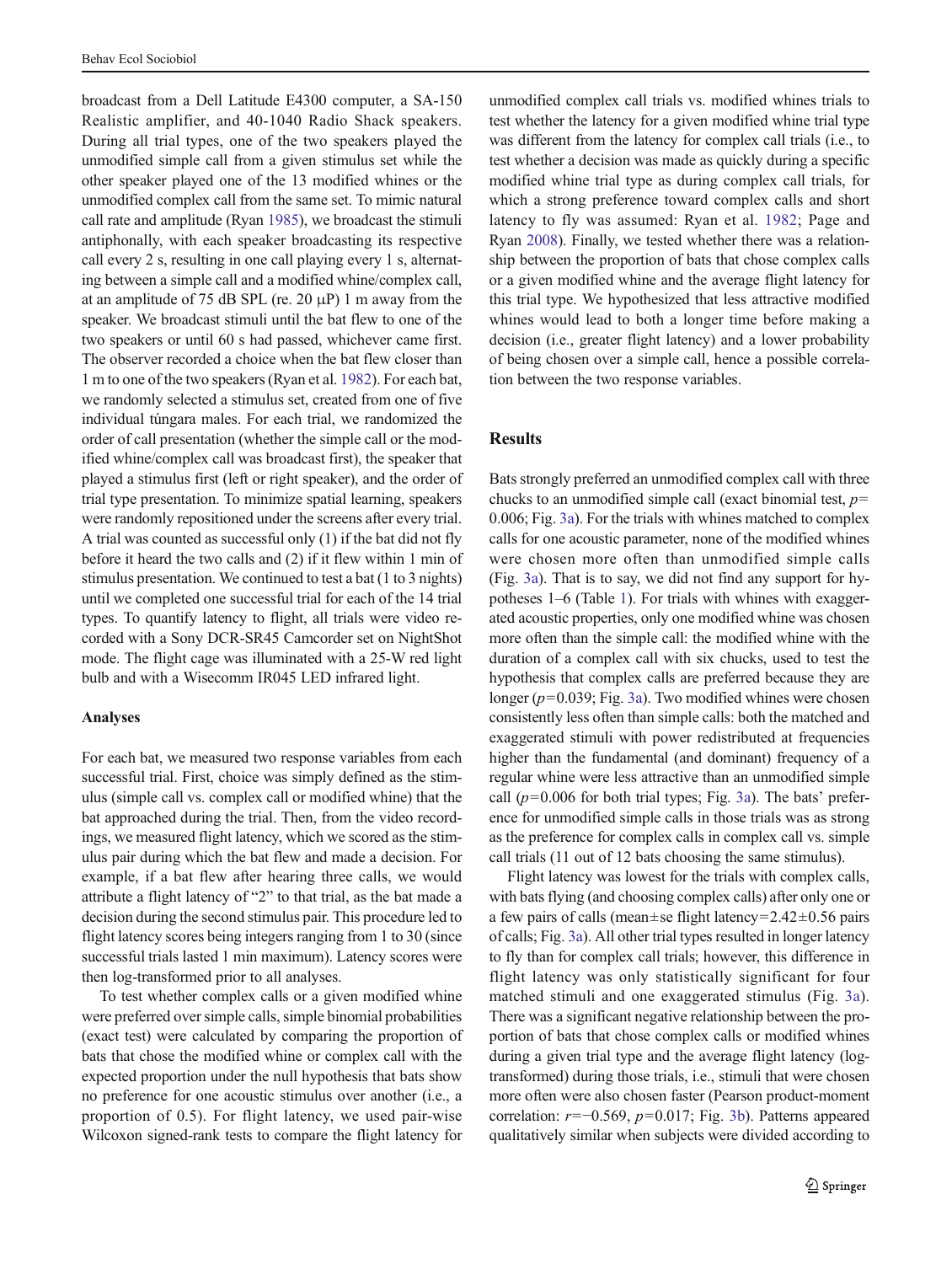<span id="page-7-0"></span>Fig. 3 Results of preference trials. a Proportion of bats that when presented with a choice between a simple túngara frog call and a complex call or a modified whine, chose the complex call or modified whine (top); average latency to fly (bottom) for all trial types. In both panels, the dotted line illustrates the null hypothesis. For choice, the null hypothesis is that a given stimulus is chosen 50 % of the time and deviation from this hypothesis was tested using exact binomial probability tests. For latency to fly, the null hypothesis is that latency is the same as that for complex call trials; deviation from this hypothesis was tested using Wilcoxon signed-rank tests. In both panels, results of statistical tests are indicated by asterisks:  $*_{p<0.05;}$   $*_{p<0.01;}$  $***p<0.001$ . **b** Relationship between the proportion of bats that chose the complex call or modified whine during a given trial type and the average (logtransformed) latency to fly for the same trial type. Results of a Pearson product-moment correlation between the two response variables are given. Error bars in a (bottom panel) and b are equal to se. Amp amplitude, FM frequency modulation, HF high frequencies, Modul modulation



% bats that chose stimulus

sex or year of capture, although we did not test this observation statistically because of the small sample size resulting from subject grouping (5 or 7 bats per group).

# Discussion

By presenting T. cirrhosus with simple calls of túngara frogs that were modified to possess one of several acoustic characteristics of complex calls, we investigated whether bats' preference for complex calls was consistent with the perceptual bias hypothesis. We also quantified baseline preference levels for unmodified simple and complex calls and confirmed previous findings that T. cirrhosus strongly prefers complex calls to simple calls (Ryan et al. [1982](#page-11-0); Akre et al. [2011](#page-10-0)). We showed that flight latency was lowest for trials with unmodified complex calls, demonstrating that the strong preference for such

D Springer ⊉

calls is coupled with rapid phonotaxis during choice test, confirming previous experiments (Page and Ryan [2008](#page-11-0)). Contrary to the perceptual bias hypothesis, however, none of our modified simple calls with complex call attributes (i.e., matched stimuli) were more attractive to bats than unmodified simple calls. Only one exaggerated/supernormal stimulus was preferred over simple calls: a very long whine the length of a complex call with six chucks (Fig. [2a](#page-5-0), right). A call of such length is extremely rare in nature (Bernal et al. [2007](#page-10-0)). When combined with the lack of preference for the matched stimulus for duration, this suggests that the longer duration of complex calls does not account, at least in and of itself, for the preference of T. cirrhosus for complex calls.

We found that T. cirrhosus preferred unmodified simple calls when contrasted with modified whines with most of the call energy concentrated in the third harmonic (over 2 kHz) rather than in the fundamental frequency (below 1 kHz). This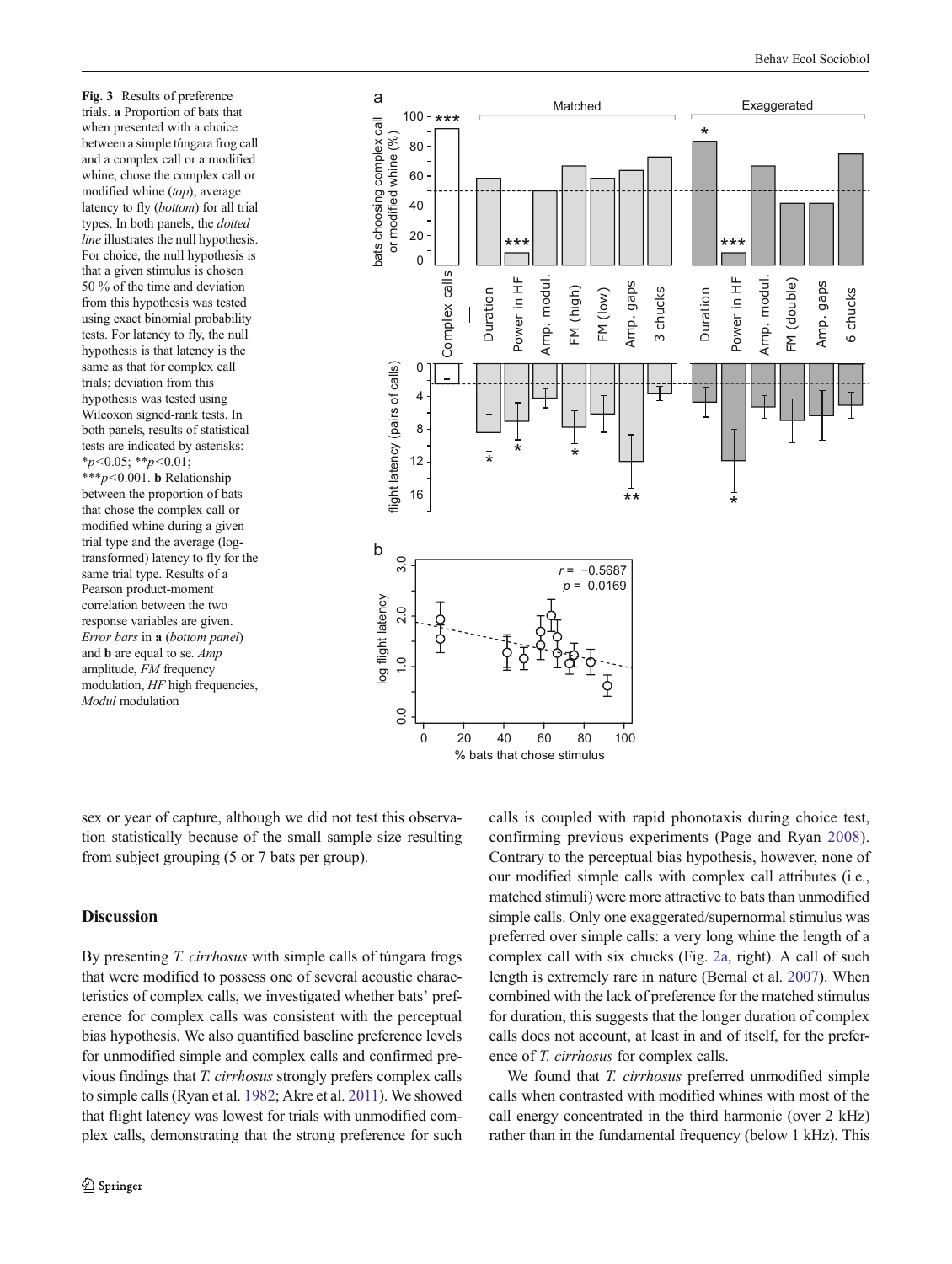result is consistent with previous descriptions of the behavioral audiogram of T. cirrhosus, which showed that the minimum sound amplitude of a tone necessary to evoke a behavioral response in this species is lower at frequencies lower than 1 kHz than at frequencies higher than 2 kHz (up to 5 kHz, after which sensitivity starts increasing again; Ryan et al. [1983\)](#page-11-0). Since all stimuli were amplitude matched, modified whines with power concentrated at high frequencies to which T. cirrhosus is less sensitive probably sounded fainter to subjects than the unmodified simple calls against which they were tested. Previous studies have found that higher-amplitude calls are preferred over lower-amplitude calls (Tuttle and Ryan [1981\)](#page-11-0), which could explain our subjects' preference for unmodified whines when paired with whines that had power in higher harmonics if the latter sounded fainter. Interestingly, the dominant frequency of chucks (around 2.5 kHz) is located within a range of low sensitivity on the behavioral audiogram of T. cirrhosus (Ryan et al. [1983\)](#page-11-0); perhaps chucks in ancestral populations had a different (lower) dominant frequency and were even more attractive to eavesdroppers than current complex calls, which could have led to selection for chucks with their current dominant frequency to which T. cirrhosus is less sensitive. This hypothesis could be tested by comparing the dominant frequency of chucks produced by túngara populations experiencing varying levels of predation by T. cirrhosus, as has been done for many mating signal properties in other systems (e.g., intensity of nuptial coloration in guppies from high and low predation sites; Endler [1986](#page-10-0)).

None of our modified whines with complex call attributes triggered strong phonotaxis in T. cirrhosus. In fact, our stimuli with acoustic properties similar to complex calls were no more attractive than stimuli that have little in common with complex calls, such as a reversed whine or some katydid calls (see for example Jones et al. [2014\)](#page-10-0). We only tested acoustic properties of complex calls in isolation, however, so there is still the possibility that a combination of acoustic properties of complex calls would trigger a preference (e.g., both a longer duration and amplitude modulations). This seems unlikely, however, as our trials with six chucks alone (Fig. [2f](#page-5-0), right) included many of the acoustic properties of complex calls (amplitude modulations, broadband, amplitude gaps) and yet they were not preferred over simple calls. It is possible that adding yet another characteristic of complex calls would make chucks as attractive as complex calls, but at some point, such a stimulus would very much resemble an unmodified complex call and would not be useful to uncover perceptual biases.

Another possible explanation as to why we did not uncover any preference for modified whines is our sample size  $(n=12)$ bats), although most studies of bat cognition and behavior have similar or even smaller sample sizes due to field constraints (e.g., Tuttle and Ryan [1981;](#page-11-0) Siemers and Schnitzler [2004;](#page-11-0) Knörnschild and von Helversen [2008](#page-11-0); Halfwerk et al. [2014\)](#page-10-0). This sample size limits our statistical power to detect

weak effects. For example, to detect an increase in the probability of choice from 0.5 (the null hypothesis) to 0.65, we would need 85 bats to have a probability of type II error  $(\beta)$ less than 0.2, which is an unrealistically large number of individuals. Moreover, we were not particularly interested in weak preferences; rather, we reasoned that if one of the acoustic parameters that we manipulated was responsible for the preference of T. cirrhosus for complex calls, then phonotaxis to the calls modified for that parameter should be as strong as phonotaxis toward complex calls. We did have sufficient power to detect strong effects like the preference of our subjects for unmodified complex calls ( $\beta$ =0.04), such that we can conclude with confidence that none of our modified whines generate a strong preference as complex calls do. Latency to fly was also shorter for complex calls than for all other stimuli, which further supports this conclusion.

The fact that none of the acoustic features of complex calls are sufficient to trigger strong phonotaxis shows that the preference of T. cirrhosus for complex calls is not permissive, contrary to what is predicted by the perceptual bias hypothesis. Indeed, in systems in which strong perceptual biases were demonstrated, individuals manifested the preference even in laboratory conditions with novel stimuli, as long as these stimuli included the sensory cue exploiting that bias (e.g., Rodd et al. [2002;](#page-11-0) Smith et al. [2004;](#page-11-0) Ryan et al. [2010](#page-11-0)). Our results contrast with the study of Trillo et al. [\(2013\)](#page-11-0) which found a preference for complex calls in an Ecuadorian population of bats that preys on a Physalaemus frog assemblage that produces whines but no complex calls, suggesting a pre-existing perceptual bias. However, our results are consistent with the study of Jones et al. [\(2014\)](#page-10-0) which investigated a Costa Rican population without Physalaemus altogether and found that T. cirrhosus in this population did not show phonotaxis toward either simple or complex P. pustulosus calls. There are several potential reasons for the discrepancies between the Costa Rican and Ecuadorian studies. Differences in attraction to Physalaemus calls could be due to differences in geographical distance between the test bats and locations in which they could have encountered complex calls. Trillo et al. [\(2013\)](#page-11-0) compared two populations from the same national park, separated by 21 km and by a river. While generally T. cirrhosus have very small home ranges (Kalko et al. [1999](#page-10-0)) and dispersal over this distance would be unlikely, it is possible that dispersal allowed bats from the population without complex calls to be exposed to complex calls at least occasionally. In contrast, the population from Costa Rica studied by Jones et al. [\(2014\)](#page-10-0) is located outside of the range of Physalaemus and bats from that population would need to disperse over a greater distance to encounter complex calls. The Costa Rica population might therefore represent a better "naive" population to look for pre-existing perceptual biases. Alternatively, it is possible that the Ecuadorian bats, which have been exposed to *Physalaemus* whines their whole lives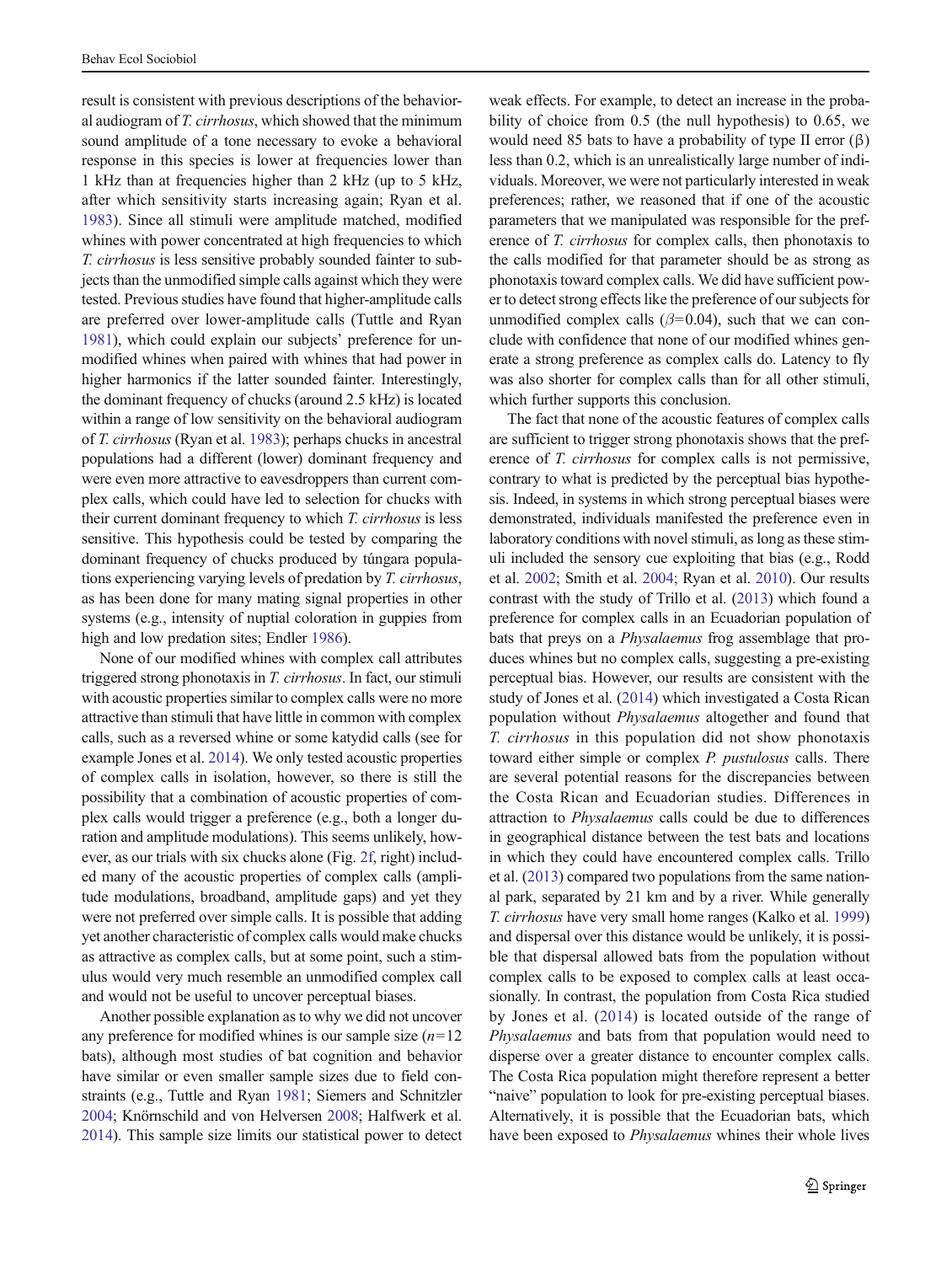and likely have strong positive associations between this prey cue and expected prey quality, are primed for attraction to complex calls, while Costa Rica bats that have had no exposure to *Physalaemus* calls in any form have no learned template for initial attraction. Further studies are needed to elucidate the factors underlying foraging preferences across this bat's geographic range, but the results of Jones et al. [\(2014\)](#page-10-0) and those of our current study do not support the hypothesis that perceptual bias explains T. cirrhosus preference for complex calls. Instead, the preference of T. cirrhosus for complex calls could be an optimal eavesdropping strategy.

There are many possible reasons why preferring complex calls might be adaptive. One obvious possibility is that adorned signals might generally be more conspicuous and easy to localize than unadorned signals and therefore result in a decrease in search costs and a higher probability of prey capture. For instance, eavesdropping piscivorous fish are more likely to capture their prey when attacking male guppies with bright orange nuptial coloration than when attacking drabber males (Godin and McDonough [2003\)](#page-10-0). The chucks of túngara complex calls have a short duration, a fast rise time, and a broad frequency band, all acoustic properties typical of signals that are easily localized (Marler [1955](#page-11-0)). These acoustic parameters of the call may not only make localization easier but also the location may persist longer in memory. When female túngara frogs are selecting a mate, male calling locations only persist in memory for calls with at least three chucks (Akre and Ryan [2010\)](#page-10-0). While bats and frogs perceptually bind male advertisement calls in different ways (Farris and Ryan [2011](#page-10-0); Jones et al. [2013a](#page-10-0)), there is evidence that under certain environmental conditions, T. cirrhosus localizes complex calls better than simple calls, which should result in a higher probability of prey capture when approaching complex calls (Page and Ryan [2008](#page-11-0)).

Besides from ease of localization, another potential benefit of preferentially eavesdropping on complex calls could be that complex calls indicate more profitable food patches than simple calls. If only large dominant males produce complex calls, such calls would indicate larger prey/meals. This hypothesis is unlikely given that previous studies found no association between male snout-to-vent length or body condition and male propensity to produce complex calls (Bernal et al. [2007](#page-10-0)). However, complex calls could indicate food patches with high prey density, which might result in a higher probability of prey capture or could allow for the hunting of many frogs in succession. Two observations support this hypothesis. First, complex calls are most often produced at multi-male choruses where males compete acoustically for females (Ryan [1985](#page-11-0)); complex calls therefore usually indicate the presence of at least two males within hearing distance of one another. In addition, Bernal et al. [\(2007](#page-10-0)) found that both the probability of a male producing complex calls and the number of chucks that a male includes in its complex calls correlate with the

number of competing males within a 1-m radius of the calling male. Therefore, a chorus with many complex calls has more males per unit area. Other studies have shown that some eavesdroppers can use specific acoustic cues to assess patch profitability (e.g., Goerlitz and Siemers [2007\)](#page-10-0), and we believe that this is likely to occur in this system as well.

If complex calls indicate denser food patches or prey that are easier to localize and capture, then it is optimal for T. cirrhosus to preferentially approach those calls. This preference could be achieved either through the evolution of an innate preference for complex calls or through learning during ontogeny that complex calls provide high rewards. It is likely both mechanisms contribute to this preference, although we believe that learning might play a greater role than innate preferences as both T. cirrhosus and other bat species have been shown to be highly plastic and quick to learn in their foraging decisions and response to prey cues (Siemers [2001;](#page-11-0) Page and Ryan [2005;](#page-11-0) Ratcliffe and ter Hofstede [2005](#page-11-0); Jones et al. [2013b;](#page-10-0) O'Mara et al. [2014](#page-11-0)). For example, a reversal learning experiment with *T. cirrhosus* demonstrated that after only five rewarded trials bats can develop positive phonotaxis toward the call of a poisonous toad species to which they were initially strongly averse (Page and Ryan [2005](#page-11-0)), and bats can socially learn to associate completely synthetic calls (phone ringtones) as prey calls (Jones et al. [2013b](#page-10-0)). This novel response could then be transmitted rapidly between bats via social learning, suggesting that once an innovative response to prey cue arises, it can spread rapidly in a population (Page and Ryan [2006](#page-11-0); Jones et al. [2013b\)](#page-10-0). An interesting experiment that would serve to elucidate the role of learning in this eavesdropper preference would be to compare the strength of this preference between juvenile bats and adult bats at sites where T. cirrhosus shows a preference for complex calls over simple calls. One could hypothesize that juveniles would have had fewer positive rewarding experiences with complex calls than older bats and might therefore show a weaker preference.

Given that the diet of T. cirrhosus includes a large diversity of prey items, it is perhaps not surprising that this bat's responses to prey cues are flexible. T. cirrhosus shows multiple adaptations to detect (Ryan et al. [1983;](#page-11-0) Bruns et al. [1989\)](#page-10-0) and process frogs (Phillips et al. [1987](#page-11-0); Tandler et al. [1997](#page-11-0)) and preys not just on túngara frogs but on a wide variety of frog species that vary substantially in the spectral and temporal features of their advertisement calls (Tuttle and Ryan [1981;](#page-11-0) Ryan and Tuttle [1983\)](#page-11-0). In addition to hunting numerous frog species, T. cirrhosus preys on non-anuran vertebrates and on arthropods, with arthropods reported as the largest proportion of its prey in several dietary studies (Giannini and Kalko [2004,](#page-10-0) [2005\)](#page-10-0). The availability of various prey species varies both spatially across sites and temporally across seasons (Campbell [1999;](#page-10-0) Ibáñez et al. [1999\)](#page-10-0). To find these diverse prey, T. cirrhosus employs a variety of sensory hunting strategies in addition to eavesdropping on prey advertisement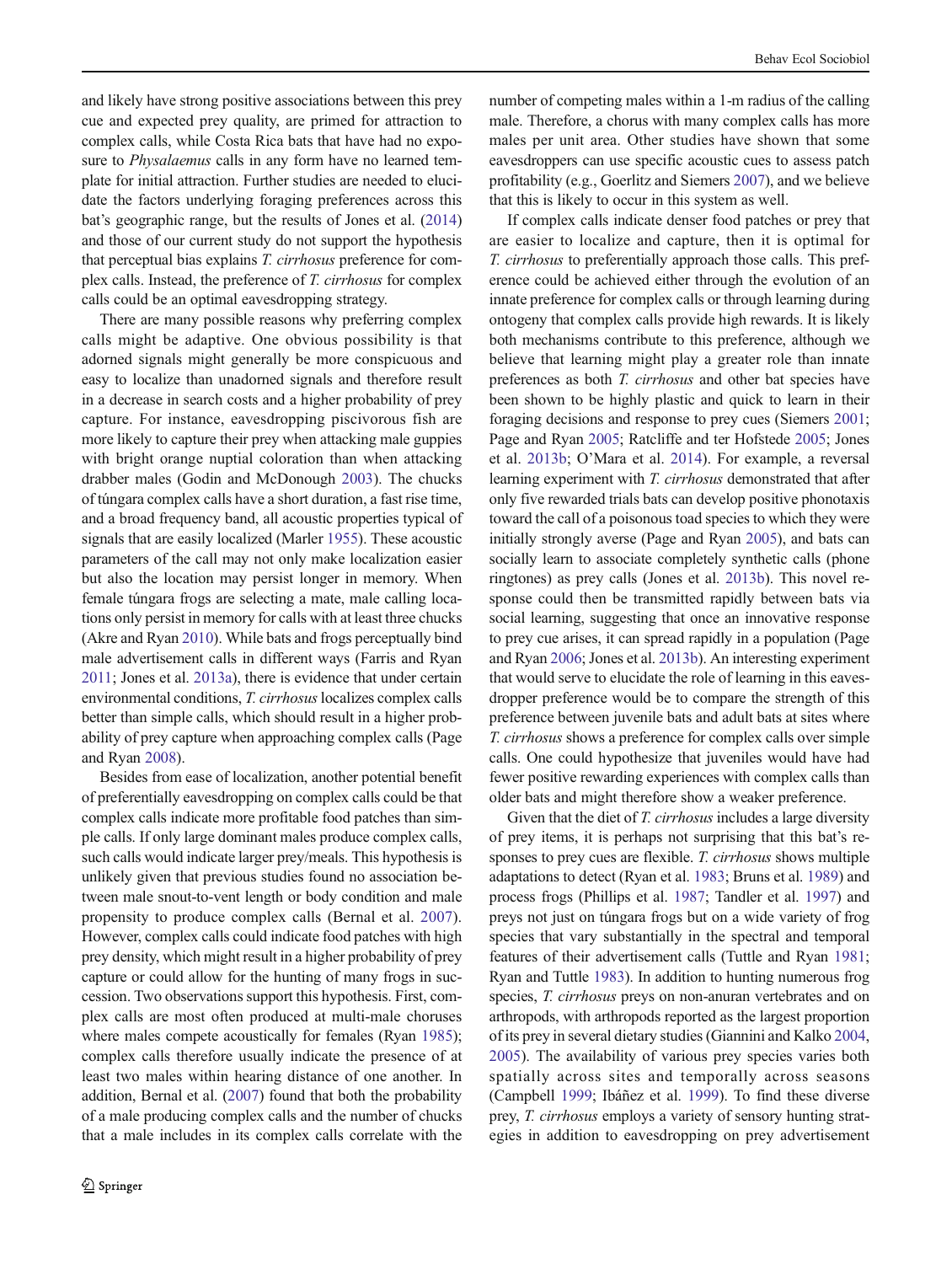<span id="page-10-0"></span>signals (Page et al. [2012b\)](#page-11-0). It can detect the relative size of a prey item based on echolocation; it can assess palatability using chemical cues (Page et al. [2012b](#page-11-0)). T. cirrhosus can also hone in on incidental noises prey makes as they move through the environment (e.g., rustling sounds in leaf litter, the wing beat noises of insects; page unpublished data) or communicate (e.g., water ripples caused by the movement of anuran vocal sacs; Halfwerk et al. 2014). The breadth of its diet, the spatiotemporal fluctuations in the availability of its prey items, and the flexibility of its foraging modes may explain why it is advantageous for this bat to have plastic and dynamic responses to prey signals.

Our results indicate that prey signal preferences in T. cirrhosus are more consistent with optimal eavesdropping than with perceptual biases. A combination of perceptual bias and optimal eavesdropping is likely to contribute to all eavesdropper preferences, but the relative importance of these two mechanisms likely varies considerably across taxa. An interesting direction for future work would be to quantify the relative importance of perceptual biases in foraging decisions across animal taxa with different life history strategies and ecological characteristics, as has been done for other behavioral and cognitive traits (e.g., Careau et al. 2009; Page et al. [2012a\)](#page-11-0). Differences in prey detection mechanisms and strategies could mimic the variance observed across animal taxa for behavioral flexibility in general (Sih et al. [2004\)](#page-11-0).

Acknowledgments The authors would like to thank the government of the Republic of Panamá for their permission to work in Gamboa and Soberanía National Park and the Smithsonian Tropical Research Institute for providing critical logistical support and infrastructure. Sara Troxell, Sean Griffin, Martha Moscoso, and Patricia Jones helped with capturing and caring for bats. The authors are also grateful to Michael J. Ryan for supplying the túngara frog recordings and to Ximena Bernal, Patricia Jones, Michael Caldwell, Michael J. Ryan, Christian Voigt, Gloriana Chaverri, and two anonymous reviewers for their constructive comments on previous versions of the manuscript. This study was supported by the Smithsonian Tropical Research Institute, the Fonds de Recherche du Québec-Nature et Technologies, the Natural Sciences and Engineering Research Council of Canada, and the Vanier Canada Graduate Fellowship Program.

Ethical standards The authors declare that the experiments conducted in this research comply with the current laws in the Republic of Panamá. All work was approved by the Panamanian Autoridad Nacional del Ambiente (ANAM permits: SEA-95-10 and SEA-46-11) and the Smithsonian Institution (IACUC permit: 20100816-1012-16).

#### References

- Akre KL, Ryan MJ (2010) Complexity increases working memory for mating signals. Curr Biol 20:502–505
- Akre KL, Farris HE, Lea AM, Page RA, Ryan MJ (2011) Signal perception in frogs and bats and the evolution of mating signals. Science 333:751–752
- Andersson M (1994) Sexual selection. Princeton University Press, Princeton
- Andersson M, Simmons LW (2006) Sexual selection and mate choice. Trends Ecol Evol 21:296–302
- Basolo AL (1990) Female preference pre-dates the evolution of the sword in swordtail fish. Science 250:808–810
- Bernal XE, Rand AS, Ryan MJ (2006) Acoustic preferences and localization performance of blood-sucking flies (Corethrella Coquillett). Behav Ecol 17:709–715
- Bernal XE, Page RA, Rand AS, Ryan MJ (2007) Cues for eavesdroppers: do frog calls indicate prey density and quality? Am Nat 169:409– 415
- Bruns V, Burda H, Ryan MJ (1989) Ear morphology of the frog-eating bat (Trachops cirrhosus, family: Phyllostomidae): apparent specializations for low-frequency hearing. J Morphol 199:103–119
- Cade WH (1975) Acoustically orienting parasitoids: fly phonotaxis to cricket song. Science 190:1312–1313
- Campbell JA (1999) Distributional patterns of amphibians in Middle America. In: Duellman WE (ed) Patterns of distribution of amphibians: a global perspective. Johns Hopkins University Press, Baltimore, pp 111–210
- Careau V, Bininda-Emonds ORP, Thomas DW, Réale D, Humphries MM (2009) Exploration strategies map along fast-slow metabolic and life-history continua in muroid rodents. Funct Ecol 23:150–156
- Darwin C (1871) The descent of man and selection in relation to sex. J. Murray, London
- Endler JA (1986) Natural selection in the wild. Princeton University Press, Princeton
- Endler JA, Basolo AL (1998) Sensory ecology, receiver biases and sexual selection. Trends Ecol Evol 13:415–420
- Farris HE, Ryan MJ (2011) Relative comparisons of call parameters enable auditory grouping in frogs. Nat Commun 2:410
- Giannini NP, Kalko EK (2004) Trophic structure in a large assemblage of phyllostomid bats in Panama. Oikos 105:209–220
- Giannini NP, Kalko EK (2005) The guild structure of animalivorous leafnosed bats of Barro Colorado Island, Panama, revisited. Acta Chiropterol 7:131–146
- Godin JGJ, McDonough HE (2003) Predator preference for brightly colored males in the guppy: a viability cost for a sexually selected trait. Behav Ecol 14:194–200
- Goerlitz HR, Siemers BM (2007) Sensory ecology of prey rustling sounds: acoustical features and their classification by wild grey mouse lemurs. Funct Ecol 21:143–153
- Halfwerk W, Jones PL, Taylor RC, Ryan MJ, Page RA (2014) Risky ripples allow bats and frogs to eavesdrop on a multisensory sexual display. Science 342:413–416
- Ibáñez R, Rand AS, Jaramillo C (1999) Los anfibios del monumento natural barro colorado, parque nacional soberanía y áreas adyacentes. The amphibians of barro Colorado nature monument, soberanía national park and adjacent areas. Editorial Mizrachi and Pujol, Panamá
- Jones PL, Farris HE, Ryan MJ, Page RA (2013a) Do frog-eating bats perceptually bind the complex components of frog calls? J Comp Physiol A 199:279–283
- Jones PL, Ryan MJ, Flores V, Page RA (2013b) When to approach novel prey cues? Social learning strategies in frog-eating bats. Proc R Soc B 280:20132330
- Jones PL, Ryan MJ, Page RA (2014) Population and seasonal variation in response to prey calls by an eavesdropping bat. Behav Ecol Sociobiol 68:605–615
- Kalko EKV, Friemel D, Handley CO, Schnitzler HU (1999) Roosting and foraging behavior of two neotropical gleaning bats, Tonatia silvicola and Trachops cirrhosus (Phyllostomidae). Biotropica 31:344–353
- Kirkpatrick M, Ryan MJ (1991) The evolution of mating preferences and the paradox of the lek. Nature 350:33–38